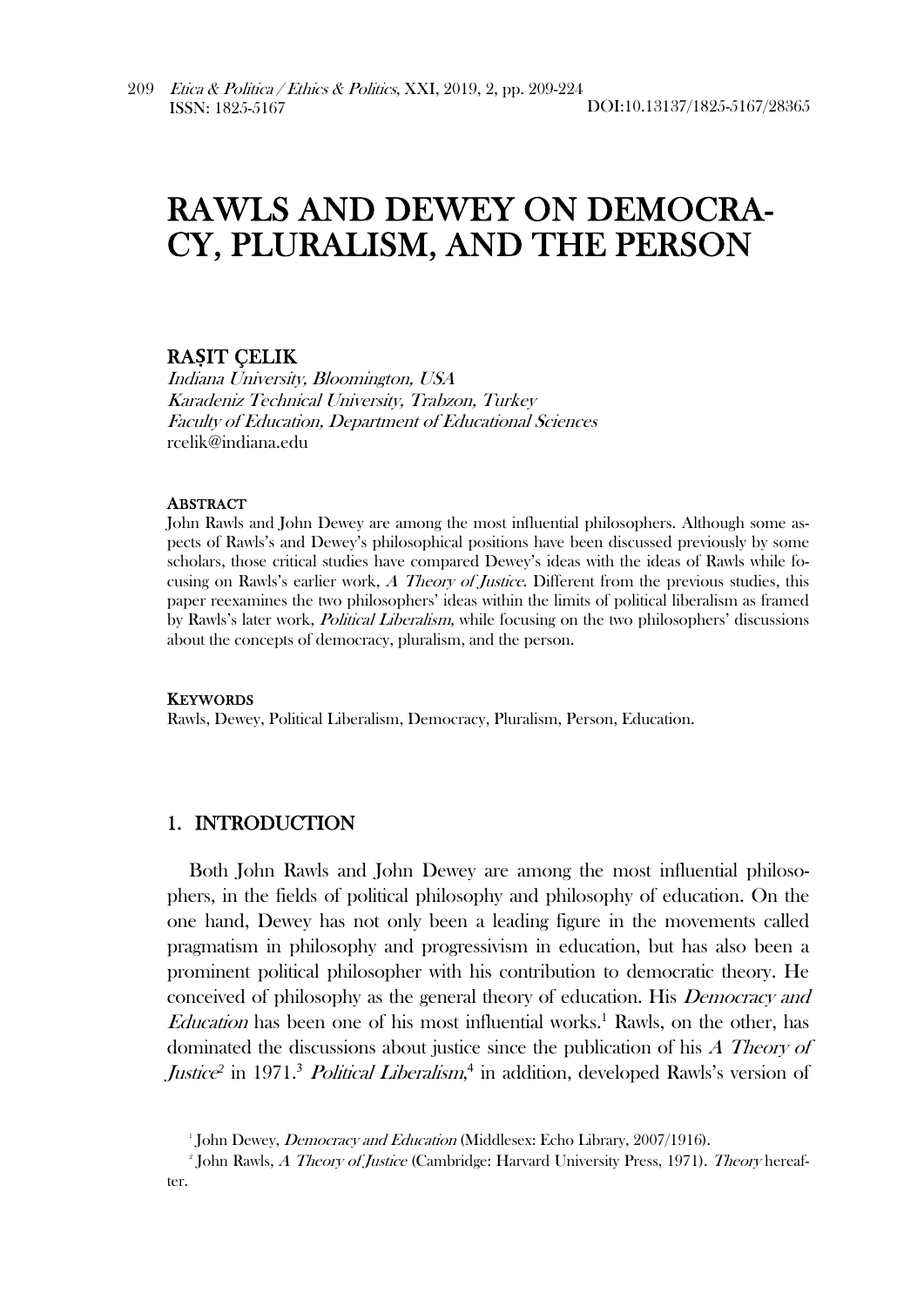liberalism, a novel method in which principles of justice are justified without committing to any comprehensive doctrine, and has become another seminal work in philosophy.

While Dewey's contribution to the field of philosophy of education is obvious and direct, Rawls's contribution appears to be indirect, but significant at the same time. This results mainly from the fact that Rawls provides a limited discussion about the structure and role of education in a well-ordered society, because Rawls believes that a well-ordered society educates its citizens through their participation in the public political culture of such society. Considering Rawls's focus on wellordered or developed liberal democracies, it is understandable why he does not provide a detailed discussion about education in general, but limits it entirely to politics. However, some Rawlsian scholars have found Rawls's treatment of education insufficient and provided perspectives on which citizens of a well-ordered society are to be educated. Rawls's indirect contribution to the discussions in the field of philosophy of education has been highlighted by the observation that scholarly discussions about citizenship education has been Rawls-centric between the years 1990 and  $2010<sup>5</sup>$ 

Previously, different scholars have developed various politically liberal approaches to education, focusing on both developed and developing democratic pluralistic societies.<sup>6</sup> However, while scholars have provided philosophical discussions about, for example, whether a genuinely political approach to education can be developed, how a politically liberal education can be put into practice, and what elements need to be included in curriculum, no specific account of politically liberal education has been supported by a discussion about the pedagogical approach to be adopted by a politically liberal society. This very issue, indeed, provided this study with a starting point for considering the possibility of advancing a politically liberal educational account by using a Deweyan pedagogical perspective. However, before delving into a discussion of this possibility, a fundamental con-

<sup>3</sup> Harry Brighouse, Justice (Malden: Polity Press, 2004); Robert Nozick, Anarchy, State, and Utopia (New York: Basis Books, 1974).

<sup>4</sup> John Rawls, *Political Liberalism* (New York: Columbia University Press, 1993).

<sup>5</sup> Christian Fernàndez and Mikael Sundström, "Citizenship Education and Liberalism: A State of the Debate Analysis 1990-2010," Studies in Philosophy and Education, Vol. 30, (2011), pp. 363-384.

<sup>6</sup> See, for example, Barry L. Bull, "A Politically Liberal Conception of Civic Education," Studies in Philosophy and Education, Vol. 26, No:6, (2008), pp. 449-460; Barry L. Bull, B. L. "A Sketch of Politically Liberal Principles of Social Justice in Higher Education," Philosophical Studies in Education, Vol. 43, (2012), pp. 26-38; David A. Reidy, "Education for Citizenship in a Pluralist Liberal Democracy," The Journal of Value Inquiry, Vol. 30, (1996), pp. 25-42; Rasit Çelik, "A Politically Liberal Conception of Formal Education in a Developing Democracy," Educational Philosophy and Theory, Vol. 48, No:5, (2016), pp. 498-508; Rasit Celik, "Curriculum Elements of a Politically Liberal Education in a Developing Democracy," Educational Philosophy and Theory, Vol. 48, No:14, (2016), pp. 1464-1474; Stephen Macedo, "Liberal Civic Education and Religious Fundamentalism: The Case of God v. John Rawls?," Ethics, Vol. 105, No:3, (1995), pp. 468-496.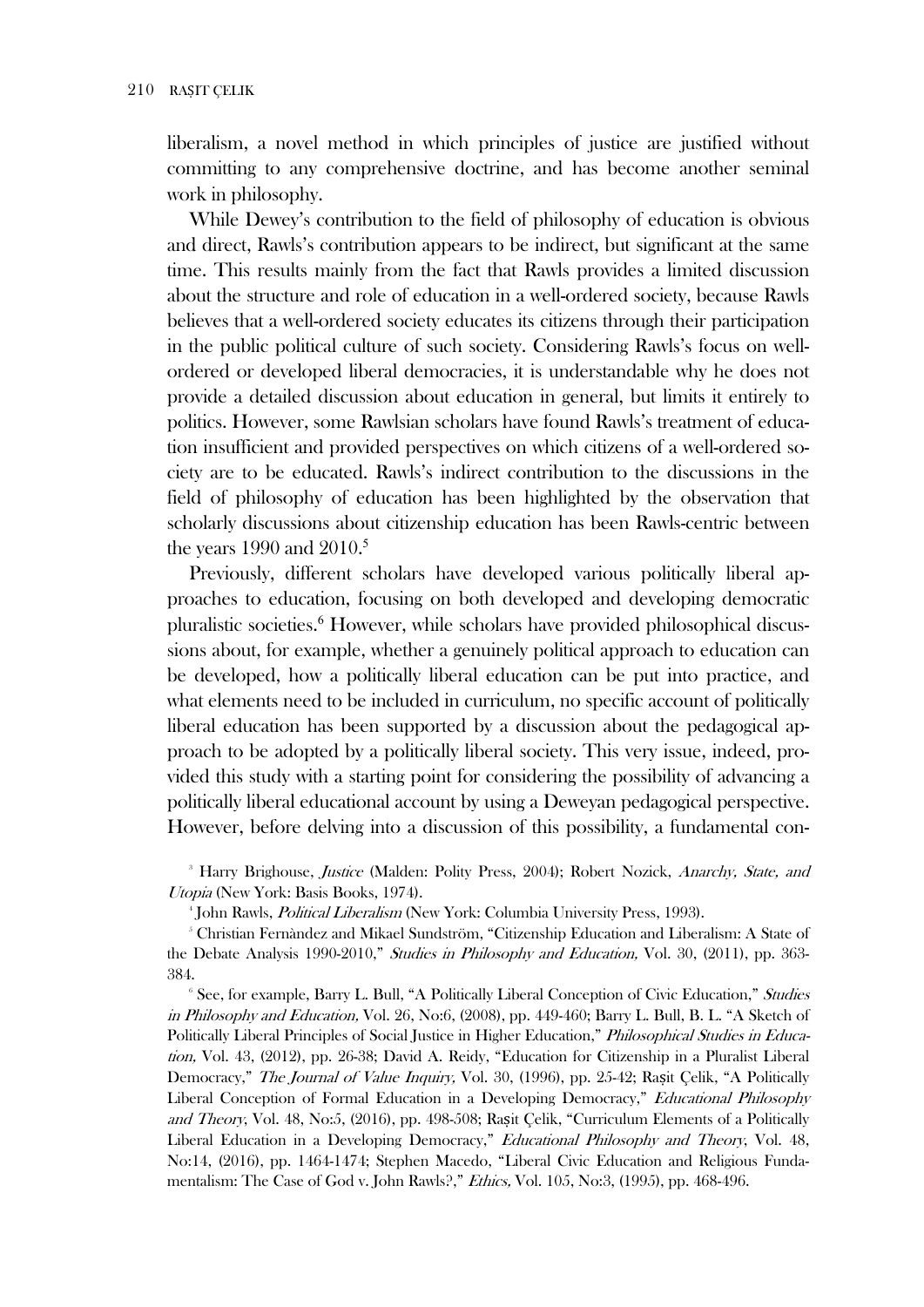sideration needs to be taken into account, namely whether Dewey's ideas and Rawls's political liberalism can provide a reliable common ground on which a Deweyan-Rawlsian educational approach can be developed.

In fact, some previous studies on the philosophies of Dewey and Rawls argue that the two have different and incompatible philosophies. For example, Betty A. Weitz focuses on the question of educational equality and argues, after a comparison between Rawls's and Dewey's perspectives and consideration of Rawls's principles of difference and redress, that the two necessitate different educational practices and policies.<sup>7</sup> Eric T. Weber, in addition, argues that Rawls and Dewey have fundamentally incompatible perspectives because Rawls discusses education in an idealized society and Dewey discusses education in terms of people's participation in the construction of justice.<sup>8</sup> James S. Johnston, while discussing the version of liberalism supported by Habermas and its educational implications, argues that Habermas's position is located somewhere between Dewey and Rawls, which places the former on one extreme and the latter on the opposite.<sup>9</sup> Contrary to the mentioned studies, Melvin L. Rogers, in his response to the argument that the Deweyan notion of democracy is incompatible with Rawls's concept of a reasonable pluralism, argues that for Dewey plurality is invaluable in realizing a democratic society.<sup>10</sup>

Although some aspects of Rawls's and Dewey's philosophical positions have been discussed, those critical studies examine some basic ideas of Dewey and Rawls and compare Dewey's ideas with Rawls's ideas presented primarily in Theory. However, a political version of liberalism offers a different perspective in justifying a theory of justice, including Rawls's own presented in Theory. In fact, Rawls developed his version of liberalism in *Political Liberalism* as a response to the internal problems found in *Theory. Political liberalism* explains how any theory of justice, including Rawls's own justice as fairness, can be justified and become stable for the right reasons. In this regard, Rawls's earlier and later work present some significant differences, which I shall discuss in the following section. As Richard Rorty stresses, Rawls's later work helped theorists realize that while Kantian elements were being overemphasized, Deweyan elements were underemphasized in interpretations of Rawls's theory.<sup>11</sup> With this in mind, different from the previous studies, this study aims to re-examine Rawls and Dewey within the limits

<sup>&</sup>lt;sup>7</sup> Betty A. Weitz, "Equality and Justice in Education: Dewey and Rawls," *Human Studies*, Vol. 16, No:4, (1993), pp. 421-434. 8

<sup>&</sup>lt;sup>8</sup> Eric T. Weber, "Dewey and Rawls on Education," *Human Studies*, Vol. 31, No:4, (2008), pp. 361-382. 9

<sup>&</sup>lt;sup>9</sup> James S. Johnston, "Schools as Ethical or Schools as Political? Habermas between Dewey and Rawls," Studies in Philosophy and Education, Vol. 31, (2012), pp. 109-122.<br><sup>10</sup> Melvin L. Rogers, "Dewey, Pluralism, and Democracy: A Response to Robert Talisse," Trans-

actions of the Charles S. Peirce Society, Vol. 45, No:1, (2009), pp. 75-79.<br><sup>11</sup> Richard Rorty, "The Priority of Democracy over Philosophy," in *The Rorty Reader*, ed. Chris-

topher J. Voparil and Richard J. Bernstein (Malden: Wiley-Blackwell, 2010), pp. 239-258.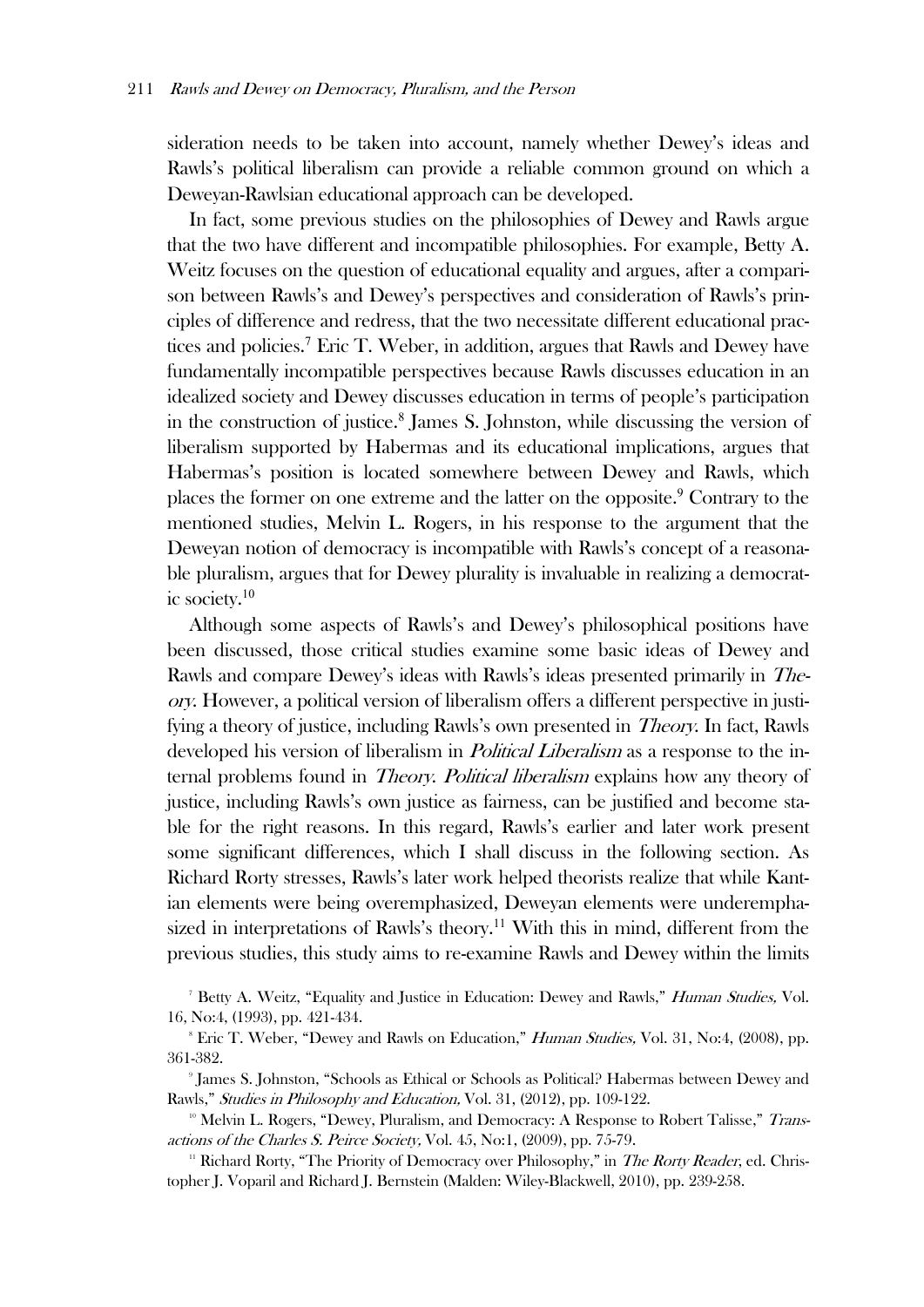of political liberalism and arrive at a conclusion about whether the two together can lead to a politically liberal approach to education.<sup>12</sup> In the following sections, I shall first provide a discussion about the idea of political liberalism and clarifying some central concepts of it. Second, I shall elaborate on how Dewey conceives of such concepts as democracy, pluralism, and person, which may provide a ground for analyzing the relevance of Dewey's thought to political liberalism. Finally, I shall conclude with a discussion on the possibility of whether the two thinkers can be reconciled within the limits of political liberalism.

## 2. RAWLS'S POLITICAL LIBERALISM

Rawls presented his theory of justice, namely justice as fairness, in *Theory*, which includes the principles of justice, as well as some central moral values and other philosophical matters.<sup>13</sup> As Samuel Freeman stresses, although those elements of justice as fairness may be philosophically justifiable and true, they are not publicly justifiable to the members of a pluralistic democratic society.<sup>14</sup> In fact, Rawls recognizes the issue in observing that his doctrine of justice has some internal problems arising mainly from the fact of reasonable pluralism, which is also related to what Rawls calls the burdens of judgment.<sup>15</sup>

According to Rawls, persons "share a common reason, similar powers of thought and judgment: they can draw inferences, weigh evidence, and balance competing considerations."<sup>16</sup> But, the power of human reason may not necessarily lead each person to arrive at the same conclusion, especially on difficult ethical issues. However, for Rawls, such disagreements do not arise simply from the fact that persons are ignorant about those issues, or that they disagree merely because they are rivals. Rather, such disagreements are mainly rooted in the vagueness of beliefs, lack of evidence in many cases, and, in accordance with persons' own life experiences, disagreements about the importance of issues. Accordingly, the idea of the burdens of judgment suggests that persons can reasonably disagree about conceptions of the good. In other words, no single conception of the good life or a particular theory of justice based on a comprehensive doctrine is universally demanded by human reason so that every person must agree upon it. In short, disagreements that arise from the burdens of judgment and that are inevitable consequences of human reason serve as the primary source of diversity and pluralism.

<sup>&</sup>lt;sup>12</sup> Since political liberalism is the focal point in this study, I refer to Rawls's *Political Liberalism* while discussing his ideas, unless otherwise cited.

<sup>&</sup>lt;sup>13</sup> I do not aim to provide a whole account of Rawls's theory of justice with its principles, which would exceed the limits of this study. The focus in this work is on the idea of political liberalism, its scope and differences from comprehensive doctrines.

<sup>&</sup>lt;sup>14</sup> Samuel Freeman, *Rawls* (New York: Routledge, 2007).

<sup>&</sup>lt;sup>15</sup> Rawls, *Political Liberalism*.

 $16$  Ibid., p. 55.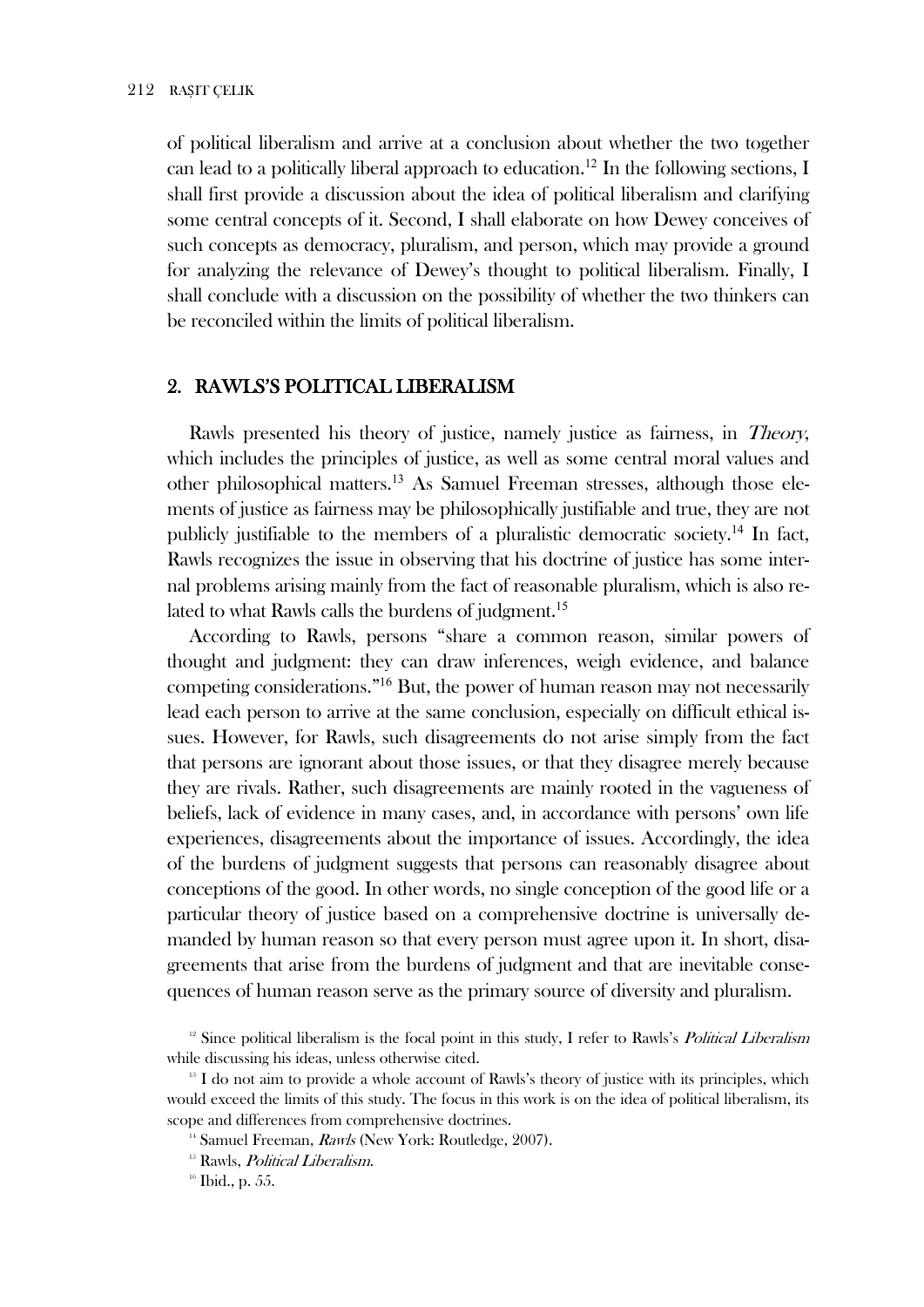The idea of the burdens of judgment leads Rawls to discuss the idea of reasonable pluralism, which is essentially different from simple pluralism. The latter can be described simply as pluralism that consists of persons who hold different views, beliefs, and values that define their conceptions of the good. But the former can be described as pluralism that consists of persons who not only hold different and even conflicting conceptions of the good but that also recognize the burdens of judgment and thus do not aim to compel others to accept a single conception of the good because the idea of the burdens of judgment leads them to conceive of differing comprehensive doctrines as incommensurable. In a reasonable pluralism, in this sense, persons aim to agree upon the principles of justice so that any reasonable comprehensive doctrine can be endorsed by reasonable persons in the society as freely as every other reasonable comprehensive doctrine.

This agreement signifies a political conception of justice. In a reasonable pluralism, principles of justice do not derive from a particular religious, moral, philosophical, or cultural comprehensive doctrine that "includes conceptions of what is of value in human life, as well as ideals of personal virtue and character."<sup>17</sup> Since persons inevitably hold different views, beliefs, and values as the idea of the burdens of judgment implies, Rawls argues that a comprehensive doctrine – whether it is religious or nonreligious – "can be maintained only by the oppressive use of state power," which Rawls calls "the fact of oppression."18 In other words, if a reasonable pluralism cannot be established, a comprehensive doctrine under the condition of plurality will eventually need to use oppressive state power in order to maintain its stability and authority over time, which will lead the doctrine in power to coerce persons to change or revise their conceptions of the good in accordance with what the doctrine in power values in human life. For this reason, Rawls argues that the just order of a pluralistic society is to be secured and sustained for the right reasons, because, as mentioned, reasonable pluralism resulting from the burdens of judgment signifies that no single conception of justice derived from a comprehensive doctrine can be justified to each citizen of a pluralistic democracy.

According to Rawls, a conception of justice can be justified to each citizen because each individual naturally has the two moral powers, a capacity for a conception of the good and a capacity for a sense of justice. While the former enables a person to develop, pursue, and, if justified, make revisions or abandon a conception of the good, the latter enables him/her to act from the principles of justice that are accepted as just in a reasonable way. The two powers, in fact, enable persons to participate in a reasonable pluralism. With the acknowledgement of the burdens of the judgment, persons recognize the need for a political conception of justice that secures not only a group's or a person's own but also others' individual personalities based on a conception of the good that is derived from an incom-

<sup>17</sup> Ibid., p. 175.

<sup>18</sup> Ibid., p. 37.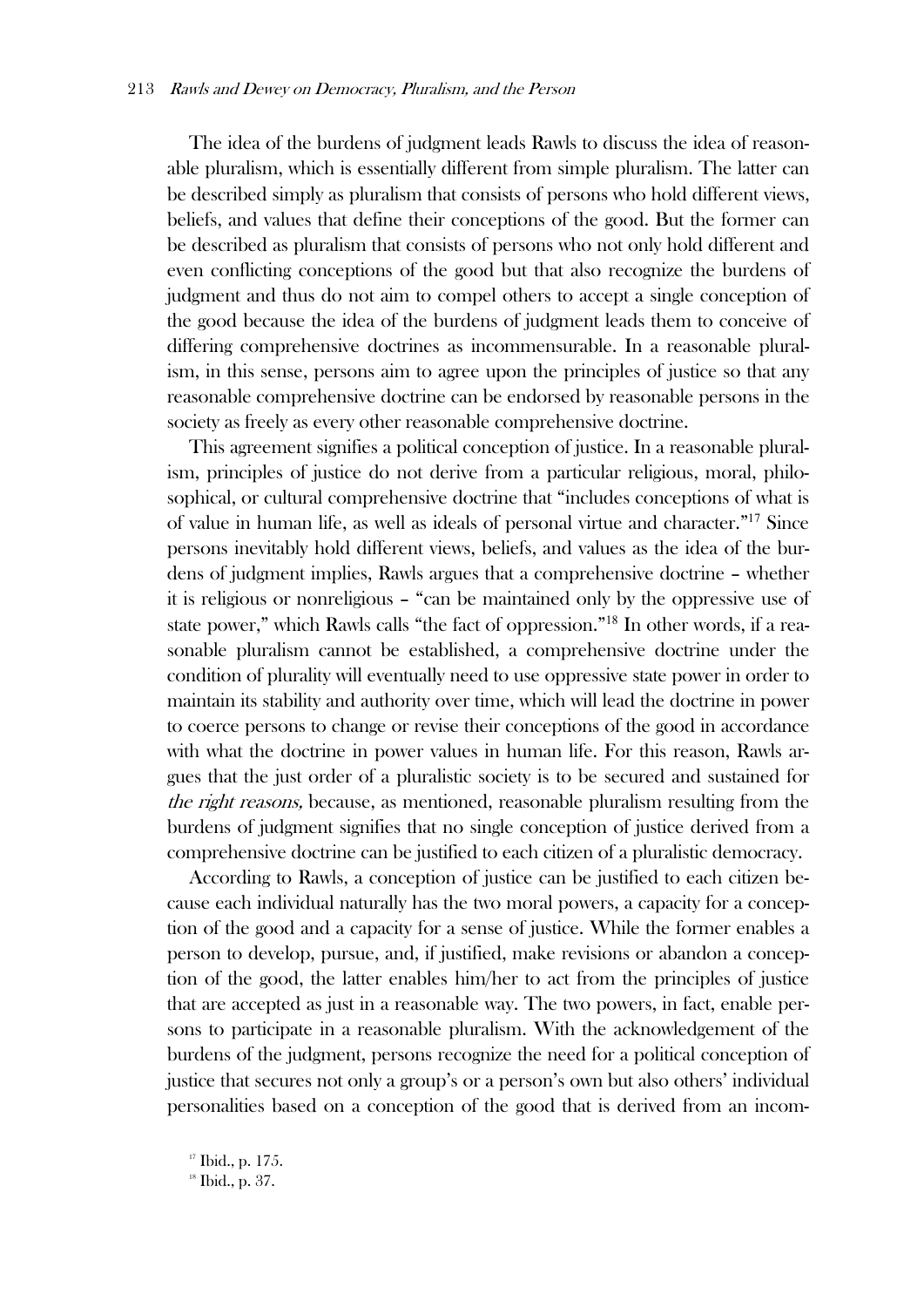mensurable comprehensive doctrine. In other words, these two powers, under the reality of inevitable diversity, lead persons to agree upon a political conception of justice when the principles of justice provided by such a conception are justified on the grounds of securing equality and freedom of each member of a pluralistic society.

For Rawls, a just society is secured when an agreement is arrived at among the citizens of a pluralistic society who hold various incommensurable comprehensive doctrines that define their conceptions of the good. Rawls calls this agreement an overlapping consensus. The idea of an overlapping consensus, in fact, refers to a constitutional agreement among citizens. Under such a constitution, the principles of justice apply only to the democratic institutions that govern their everyday lives in the public domain. In other words, the principles of justice in such a constitutional pluralistic democracy neither specify what is of value in life nor derive from a comprehensive doctrine that affirms universal truths about how to live a life. Therefore, a political conception of justice is special in the sense that its principles apply only to the domain of the political and leave persons free to hold and purse a conception of the good based on a reasonable comprehensive doctrine in their personal lives. In this way, in a reasonable pluralism, citizens can agree upon the principles of justice that secure the freedom and equality of each person in the society regardless of what kind of incommensurable doctrines they hold. However, to do so, principles of justice are to be agreed upon by the use of free public reason so that everyone knows that the principles are agreed by all, which also secures every one's equality in the construction of principles of justice. A political conception of justice agreed upon in this way guarantees that every citizen freely agrees on and complies with, and also knows that everyone else also agrees on and complies with the principles of justice. Eventually, in this way, not only a fair system of social cooperation among citizens is created but also the stability of a just order is secured.

It is important to emphasize that principles of justice are to be applied to the domain of the political only, not to the domain in which persons pursue their conceptions of the good, because acknowledging the burdens of judgment and the fact of reasonable pluralism limits a conception of justice to the domain of the political. In fact, reasonable pluralism along with the ideas discussed so far, according to Rawls, makes justice as fairness presented in his *Theory* unrealistic.<sup>19</sup> For this reason, Rawls specifies the main problem of political liberalism by asking:

<sup>19</sup> Accordingly, Rawls no longer believes that justice as fairness as presented in *Theory* is inherently stable and consistent. But, Rawls does not abandon the principles of justice presented in *The*ory. He provides a new way in which justice as fairness is justified from the perspective of political liberalism. He simply reformulates his theory in order to transform it into one political conception of justice that takes the fact of reasonable pluralism into account. However, I do not provide a discussion of the new version of justice as fairness, in order to remain within the limits of this study. For a detailed discussion of Rawls's so-called political turn and the essential differences between the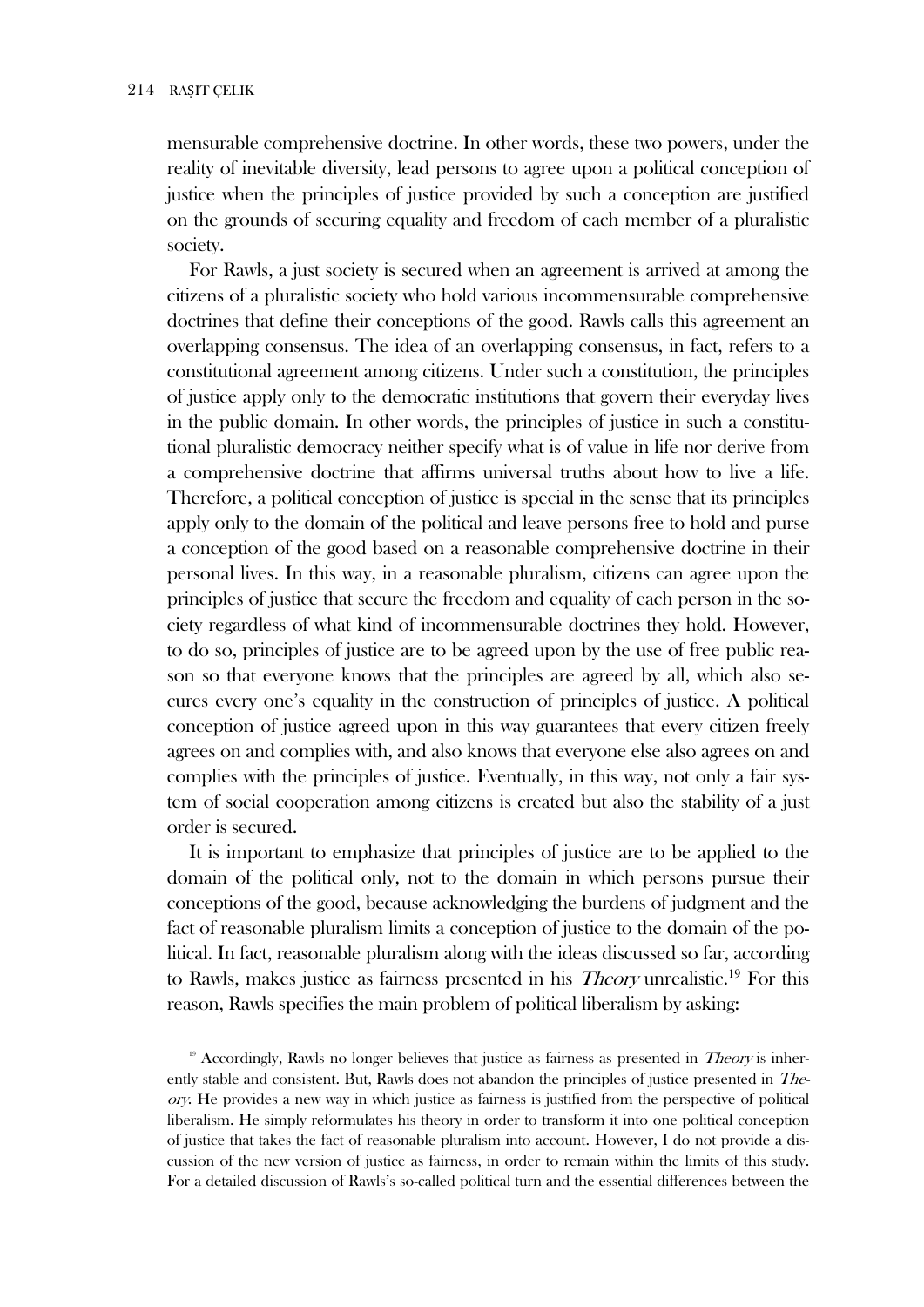How is it possible that there may exist over time a stable and just society of free and equal citizens profoundly divided by reasonable though incompatible religious, philosophical, and moral doctrines? Put another way: How is it possible that deeply opposed though reasonable comprehensive doctrines may live together and all affirm the political conception of a constitutional regime?<sup>20</sup>

He now conceives of the principles of justice developed first in Theory and advanced later in *Political Liberalism* as one of the reasonable doctrines of justice, but not the only one, that reliably responds to the needs of contemporary democracies that are inevitably pluralistic in nature. He revises his theory in *Political Lib*eralism so that it is justified as a politically liberal rather than a comprehensive theory of justice. In a sense, justice as fairness aims at establishing a political conception of justice supported by public reason. It simply appears to be a practical device in achieving a just and stable order, in which a political conception of justice applies only to the basic political institutions. In this sense, as Rawls's so-called political turn signifies, various theories of justice can fulfill the requirements set by political liberalism. In addition, considering the fact that different societies may have different social and political arrangements based on their own histories and experiences, it is possible for different societies to agree upon different principles of justice while remaining within the limits of political liberalism. In other words, political liberalism allows different societies to have different political conceptions of justice that are agreed upon and justified through free public reason by all reasonable members of their particular societies.

So far, the main characteristics of the idea of political liberalism have been discussed. In accordance with what has been said, it can be argued that political liberalism argues for a just society that acknowledges reasonable pluralism based on the burdens of judgment, allows persons to hold various conceptions of the good that are viewed as valuable from citizens' own perspectives based on reasonable comprehensive doctrines, and enforces an overlapping consensus that specifies the principles of justice agreed upon by the members of society through free public reason. In this sense, it can be argued that political liberalism provides us with some central concepts that appear to be vital to evaluating whether a perspective is compatible with political liberalism. These appear to be the concepts of person/individual, pluralism, and (politically liberal) democracy. Now let us examine whether Dewey's ideas on those concepts demonstrate any reliable connections with political liberalism as framed by Rawls – or, at least, whether there is a representation of a valid ground – which may enable us to argue for the compatibility of the ideas of the two philosophers and to think further on the possibility of developing a Deweyan-Rawlsian educational account.

earlier and later versions of his theory, see, for example, Freeman, Rawls; Paul Weithman, Why Political Liberalism? On John Rawls's Political Turn (New York: Oxford University Press, 2010).<br><sup>20</sup> Rawls. Political Liberalism, p. xviii.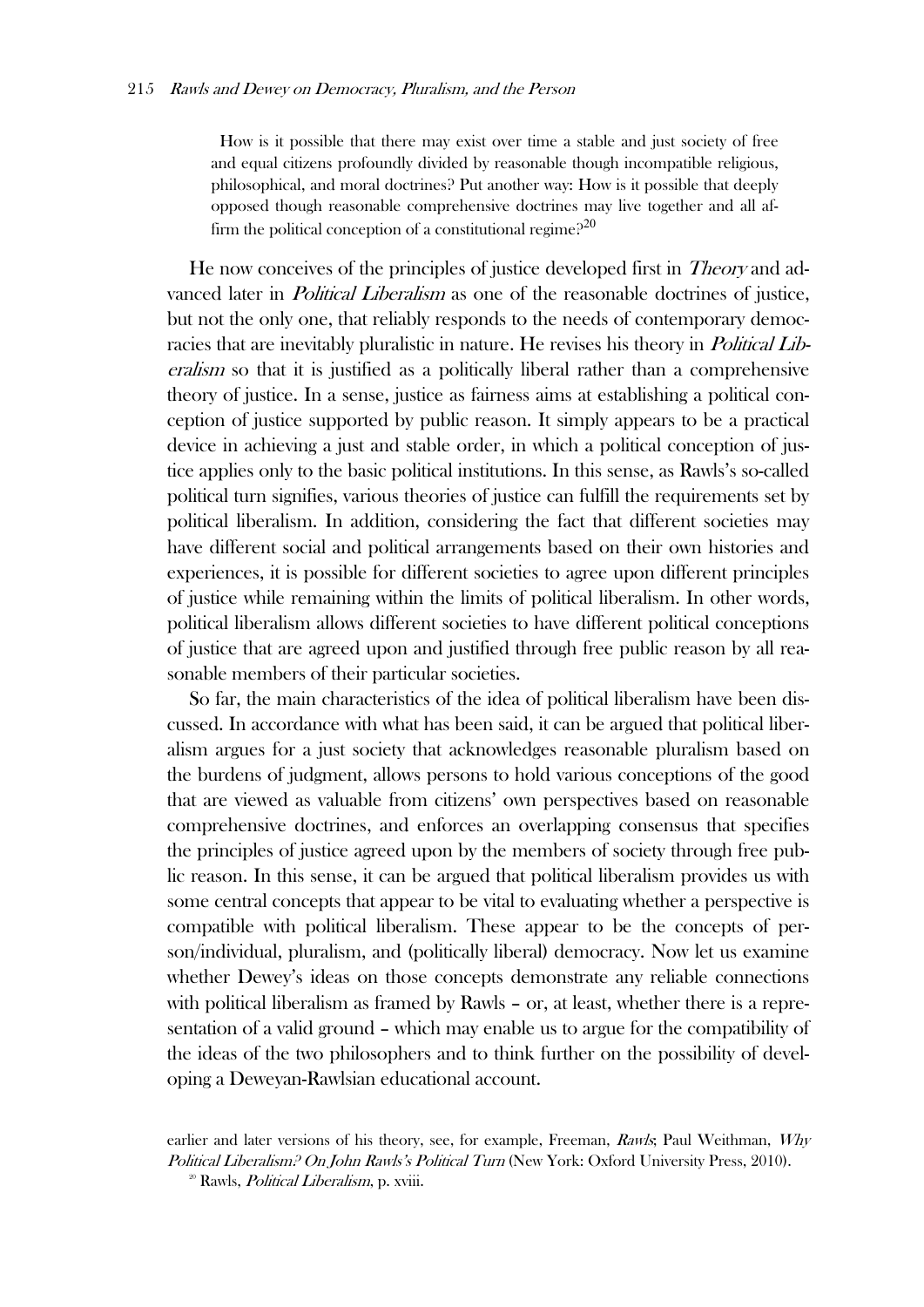#### 3. DEWEY ON PLURALISM, DEMOCRACY, AND THE PERSON

Dewey argues, in *Democracy and Education*, that "we cannot set up, out of our minds, something we regard as an ideal society."<sup>21</sup> He continues to argue that a good society is to be defined based on what actually exists so that it can be practicable. He stresses this notion in *The Public and Its Problems* by arguing that democracy "is an ideal in the only intelligible sense of an ideal," which "in this sense is not a fact and never will be."<sup>22</sup> Accordingly, Dewey never conceived of democracy as a fixed ideal that leads a society to arrive at a final state. Democratic society, within this notion, is always in the process of making, revising, and thus evolving through time based on the needs of society and experiences of its citizens. For this reason, he mentions that a "society requires planning; that planning is the alternative to chaos, disorder, and insecurity."<sup>23</sup> But he also emphasizes that planning is not toward a fixed ideal, in the case of the idea of democratic society. In other words, he defines the notion of planning consistently with his definition of a democratic society that is in the never-ending process of making. In view of that, he provides a sharp contrast between democratic society as planning and autocratic society as planned. In his words, "there is a difference between a society which is planned and society which is continuously planning - namely, the difference between autocracy and democracy."<sup>24</sup> A continuously planning and evolving society based on what actually exists, therefore, would be conceived of as a democratic society. But, what would make such a society democratic, or what are the criteria to be fulfilled in order to become a democracy? Or, how would a society in the never-ending process of making be regarded as a genuine democracy?

Dewey argues that "a democracy is more than a form of government; it is primarily a mode of associated living, of conjoint communicated experience."<sup>25</sup> Accordingly, Dewey neither limits democracy to a set of political procedures nor provides a definition that can be justified for all times. Democracy can be realized when participation, interaction, and cooperation occur among the members of a society while they are trying to respond to the existing problems of their society. Democracy, then, is related to the concern over how interaction and cooperation among the members would occur.

In this sense, Dewey characterizes a democratically constituted society as having the two traits.<sup>26</sup> First, in such a society, there are numerous and varied views held

<sup>&</sup>lt;sup>21</sup> Dewey, *Democracy and Education*, p. 65.

<sup>&</sup>lt;sup>22</sup> John Dewey, *The Public and Its Problems* (Chicago: Swallow Press, 1954/1927), p. 148.

<sup>&</sup>lt;sup>23</sup> John Dewey and John L. Childs, "The Social-Economic Situation and Education," in William H. Kilpatrick, ed., *The Educational Frontier* (New York: Century Company, 1933), p. 72.

<sup>&</sup>lt;sup>24</sup> Ibid., p. 72.

<sup>&</sup>lt;sup>25</sup> Dewey, *Democracy and Education*, p. 68.

 $26$  Ibid.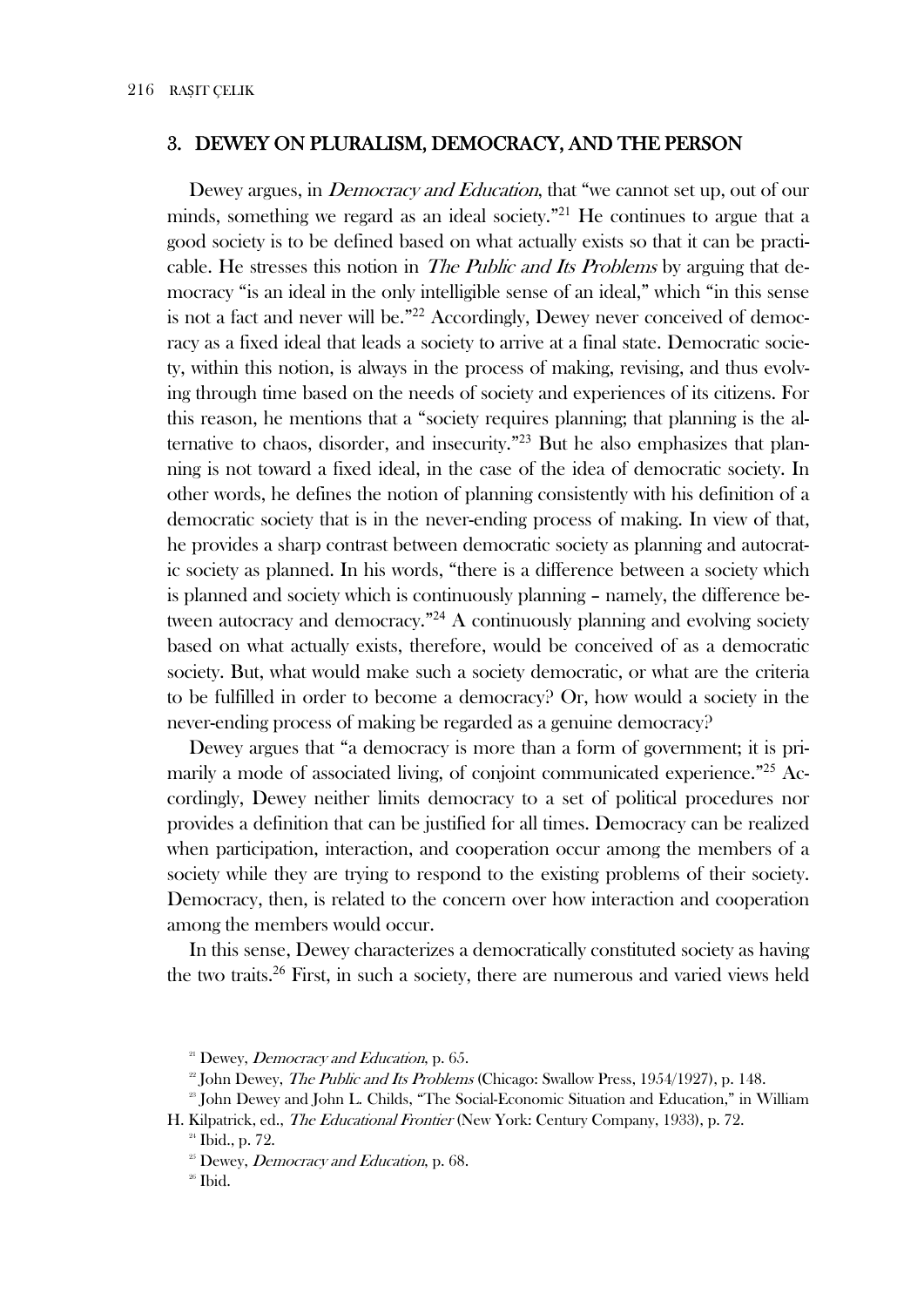by different social groups, as well as the recognition of mutual interests among them.

Second, there must be free interactions among social groups and a shared aim to resolve issues that result from the interactions among them. The criteria laid down by Dewey, similar to Rawls's ideas of the burdens of judgment and reasonable pluralism, suggest that there is no single view that all the groups can affirm in a democratic society consisting of different groups. But members of groups are to continue interacting with others from different groups, even though it may lead them to disagree and create problems. Yet, members of different groups acknowledge that disagreements are natural and can be overcome if all share a common sense that a mutual interest is always available for those who aim to maintain social cooperation, as in Rawls's reasonable pluralisms in which persons are willing to agree upon an overlapping consensus that secures a fair system of social cooperation.

Within this perspective, Dewey does not argue that there should be no conflicting interests in a democratic society. Rather, he views social problems as the essential tools for a society's progress toward becoming a more mature democracy. Otherwise, a society would operate under a fixed ideal and become planned instead of planning, which indeed would not be considered as a democracy at all in Dewey's view. Therefore, the main concern regarding social conflicts is about how to resolve them, rather than whether there should be any conflicts in a society. Dewey, underlines this idea by stating that:

Of course there are conflicting interests; otherwise there would be no social problems. The problem under discussion is precisely how conflicting claims are to be settled in the interest of the widest possible contribution to the interests of all.<sup>27</sup>

Now, if democracy is a mode of associated living, if a society may consist of different groups, if there are inevitable conflicts among those groups but social cooperation should nevertheless be maintained, and if the way of resolving social conflicts is to agree upon the widest possible contribution to the interest of all, which altogether define a genuine democracy in a Deweyan sense, then how can a pluralistic democratic society survive or what can secure its stability over time in terms of being just and democratic? To answer this question, it is crucial to examine how Dewey conceives of pluralism and the rights of groups and individuals in a democratic society and how he argues for such a society's stability, as well as how he describes the way in which different groups and individual persons in a pluralistic society interact.

 $^{27}$  John Dewey, "Renascent Liberalism," in Jo A. Boydston, ed., *John Dewey: The Later Works*, 1925-1953, Vol. 11 (Carbondale and Edwardsville: Southern University Press, 1987/1935), p. 56, emphasis original.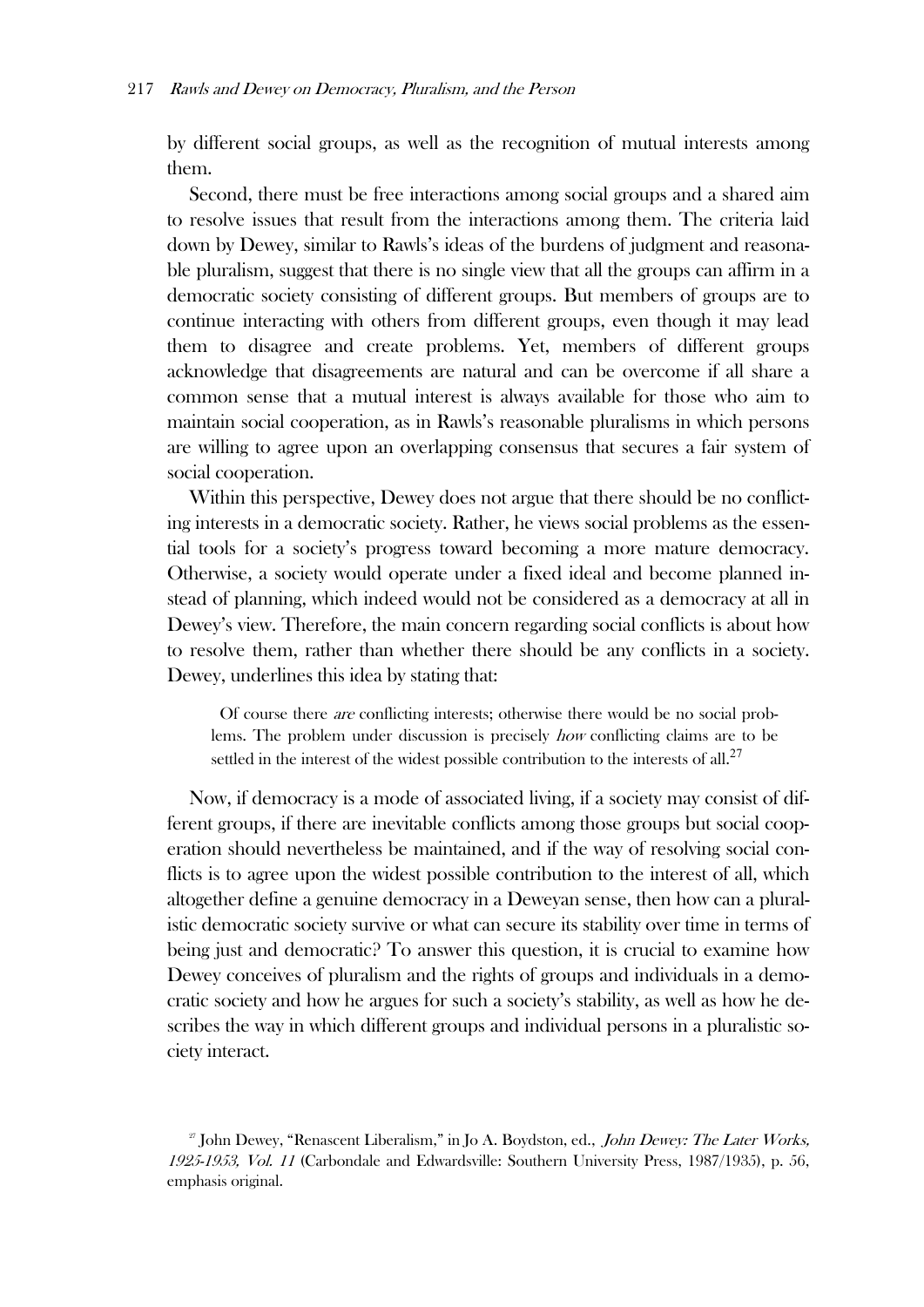Dewey views the rights of different groups in a larger political unit as one of the greatest problems of his time.<sup>28</sup> His solution to the problem of plurality, with a main concern over ensuring a stable and just social unity, can be found in his *The* Principles of Nationality, which argues that:

One principle seems to be clear – namely, that if there is to be lasting peace there must be a recognition of the cultural rights and privileges of each nationality, its rights to its own language, its own literature, its own ideals, its moral and spiritual outlook on the world, its complete religious freedom, and such political autonomy as may be consistent with the maintenance of general social unity.<sup>29</sup>

While emphasizing the distinctive constitution of different groups in a pluralistic society, Dewey also discusses how those groups and the people within them are to cooperate and what are the limits on a group freedom to develop its own individuality.

As in the case of conflicts among people, variety is an inevitable outcome of human nature. Regarding variety or diversity, Dewey, like Rawls, argues that it is impossible to expect everyone to speak the same language or have the same thoughts, or even have "the same beliefs, the same historical traditions, and the same ideals and aspirations for the future," which leads him to believe that "variety is the spice of life, and the richness and the attractiveness of social institutions depend upon cultural diversity among separate units."<sup>30</sup> Therefore, groups consisting of individuals who hold similar views about life - but hold different views from the members of other groups – are essential components of a democratic society.

In fact, the reason that Dewey develops such a view is closely related to what actually existed in the society of his time. Dewey underlines that:

the American nation is itself complex and compound. Strictly speaking, it is interracial and inter-national in its make-up. It is composed of a multitude of peoples speaking different tongues, inheriting diverse traditions, cherishing varying ideals of life. This fact is basic to our nationalism.<sup>31</sup>

These facts lead him to think about how to establish a genuine unity among those different components of the society. Dewey further argues that:

<sup>28</sup> John Dewey, "America and the world," in Joseph Ratner, ed., Characters and Events: Popular *Essays in Social and Political Philosophy* (New York: H. Holt and Company, 1929), pp. 642-644.

<sup>29</sup> John Dewey, "The Principles of Nationality," in Jo A. Boydston, ed., The Middle Works, 1899-1924, Vol. 10 (Carbondale and Edwardsville: Southern Illinois University Press, 1980/1917), p. 288.

<sup>30</sup> Ibid., p. 288, emphasis original.

<sup>31</sup> John Dewey, "Nationalizing Education," in *National Education Association of the United* States Addresses and Proceedings of the Fifty-Fourth Annual Meeting, LIV (Ann Arbor: National Education Association, 1916), p. 184.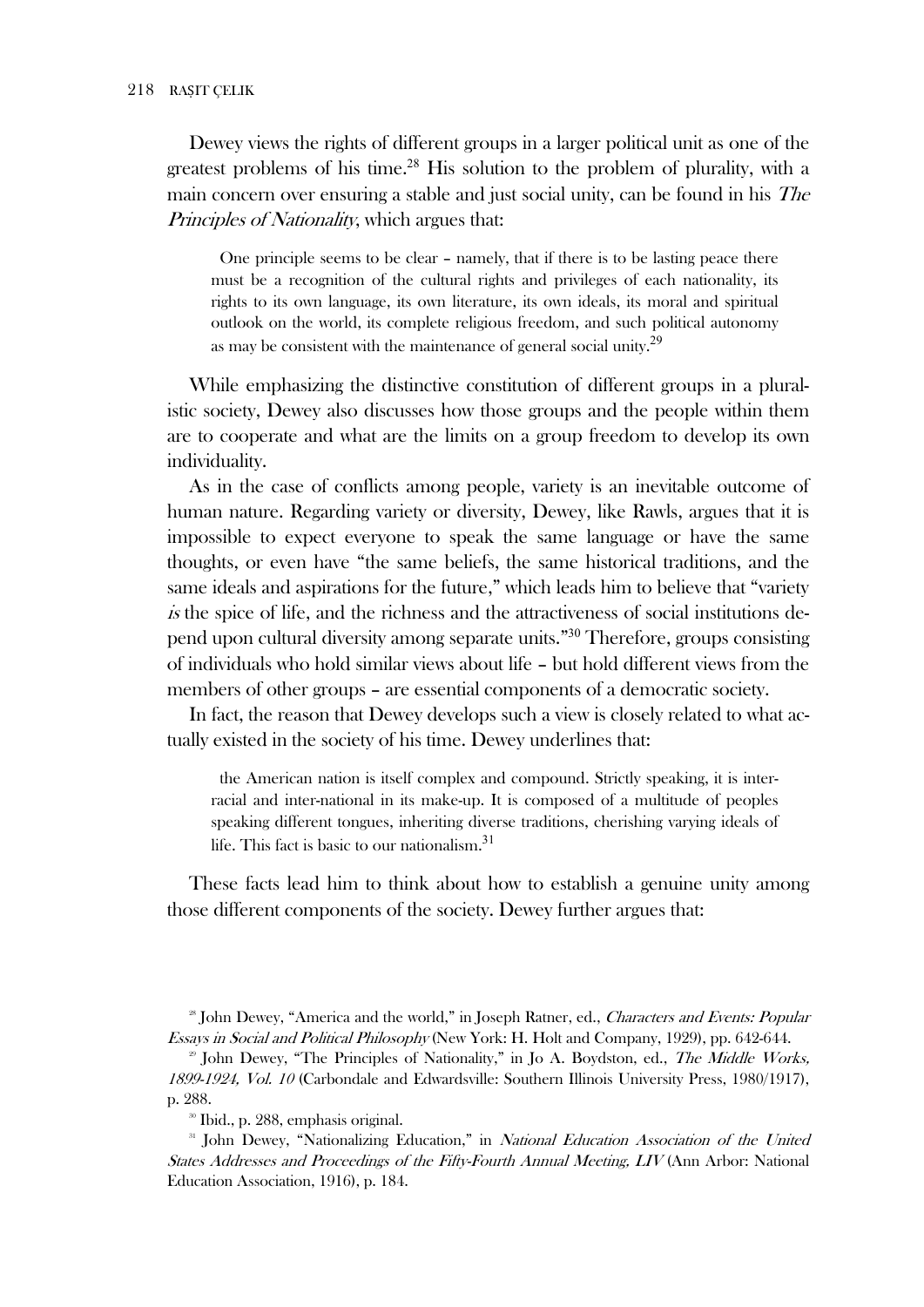Our unity cannot be a homogenous thing … it must be a unity created by drawing out and composing into a harmonious whole the best, the most characteristic, which each contributing race and people has to offer.<sup>32</sup>

Therefore, not only must there be diversity in a democratic society in terms of persons holding various views of life, but also, as the two criteria he provided indicate, there must be free interactions among them and a common aim to seek agreements upon the issues that result from their interactions, which must lead them to contribute to constructing a conception of social cooperation, a basis for unity among them. In other words, each group is to acknowledge that they both are free to hold their own distinctive views and must participate in establishing a democratic society that secures everyone's interests, as in Rawls's fair system of social cooperation.

In addition, Dewey provides an insight into how a group can pursue its own way of life while being a member of a democratic society that consists of various ways of life different from its own. Dewey believes that each group must have an opportunity to cultivate its own distinctive individuality, but, in his words, "to the point where it does not become dangerous to the welfare of other peoples or groups."33 In this sense, a group can be considered as legitimate insofar as it respects others' rights to have their own views of life, continues to interact with the others, and contributes to cooperation among the members of society, while holding a distinctive view of life. Therefore, Dewey provides a democratic solution to one of the most important problems of his time, a solution that genuinely contributes to the development of democratic practices and to discussions about democratic theory. Dewey later emphasizes, regarding the problem of plurality, that:

We have solved the problem by a complete separation of nationality from citizenship. Not only have we separated the church from the state, but we have separated language, cultural traditions, all that is called race, from the state – that is from problems of political organization and power.<sup>34</sup>

Clearly, Dewey argues for separating the issues related to the ways of life that are valued by groups and individual persons based on different doctrines from the issues that are related only to political reality. Rawls, as discussed, also argues for the ideas of reasonable pluralism and political conception of justice with similar concerns in mind.

So far, in this section, Dewey's notions of democratic society and pluralism have been discussed. It is clear that Dewey argues for the idea of pluralistic democracy and recognizes the participation and equality of all groups as long as they remain within the limits that secure the welfare of all. In addition, and equally im-

<sup>&</sup>lt;sup>32</sup> Ibid., p. 185.

<sup>&</sup>lt;sup>33</sup> Dewey, "*The Principles*," p. 289.<br><sup>34</sup> Dewey, "America and the World," p. 643.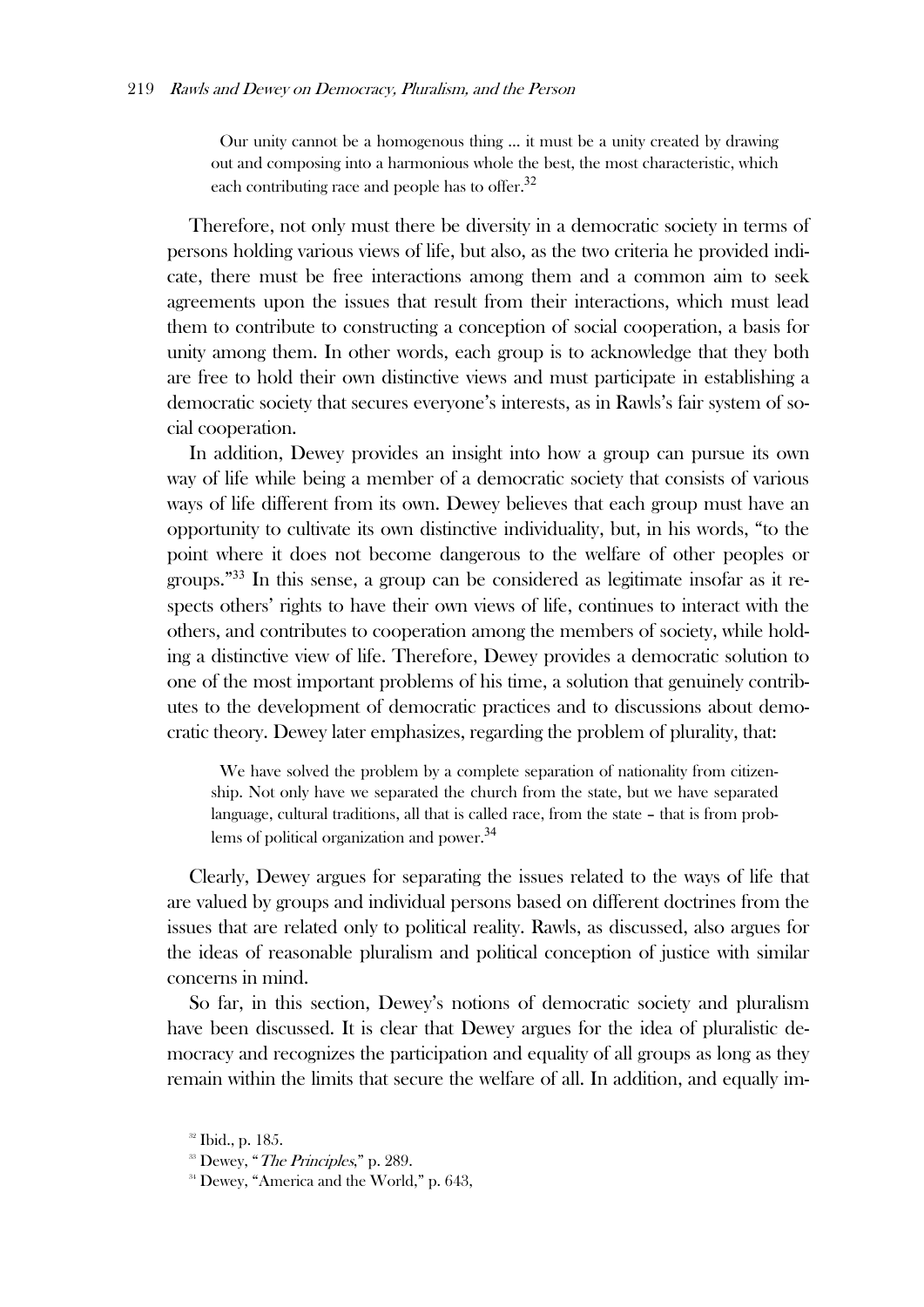portant, Dewey, like Rawls, distinguishes the domain of the political from the domains of the cultural and the personal. But, how does he conceptualize a person in his philosophy? Are there any unique characteristics in his portrayal of the democratic person $.235$ 

As the above discussion indicates, each person can be a member of a group holding different views of life as valuable from their own perspectives. But, according to Dewey, an individual is not to isolate him/herself, because an individual is a full member of a society only if he/she interacts with others. In other words, members of a democratic society are to remember that they act in a common world and are to regulate their acts based on public interests rather than based on egoistic or group interests.<sup>36</sup> Dewey's such view of democracy, in fact, is transactional relational in nature since persons in a pluralistic and relational society continually contribute to social and intellectual development of one another.<sup>37</sup> Accordingly, Dewey argues that when groups "manifest a fullness, variety and freedom of possession and enjoyment of meanings and goods,"<sup>38</sup> they become alive, flexible, and stable. In other words, when groups promote individual diversity, allow their members to interact with others from different groups as members of the larger society, and become open to interactions between groups – meaning that they are distinctive but not isolated - then the larger society becomes a more stable democracy. In other words, as long as a person interacts with others within the limits that describe democracy from the perspective provided by Dewey as mentioned above, they experience how to be a citizen of a pluralistic democracy. In this sense, developing democratic citizens appears to be crucial for a stable democratic society. Like Rawls's reasonable persons required for a pluralistic just democracy, for Dewey, a genuinely democratic society needs individuals who value both their own and others' liberties and who are democratic in both thought and action. For this reason, Dewey warns that merely establishing democratic institutions, for example, does not guarantee the development of democratic citizens.<sup>39</sup>

<sup>35</sup> Doubtless, Dewey's notion of the person cannot be fully discussed without elaborating on his ideas about the education of the members of a democratic society. Beginning from his early career, Dewey argued that rather than the enactment of law or any other technical change, the fundamental method of social progress and reform is education. See John Dewey, "My Pedagogical Creed," School Journal, LIV, (1897), pp. 77-80. In a similar vein, his discussions about the concepts of democratic society and democratic individuals are based upon his account of education. However, without delving into his discussions about the education of individuals, I try to give a general framework of the person as provided by Dewey in his discussions of the central concepts of this study, for the same reason stated previously.

<sup>36</sup> Dewey, *Democracy and Education*.

<sup>37</sup> Barbara Thayer-Bacon, "Beyond Liberal Democracy: Dewey's Renascent Liberalism," *Educa*tion and Culture, Vol. 22, No: 2, (2006), pp. 19-30.

<sup>38</sup> Dewey, *The Public*, p. 216.

<sup>39</sup> John Dewey, "What I Believe," Forum, LXXXIII, (1930), pp. 176-182.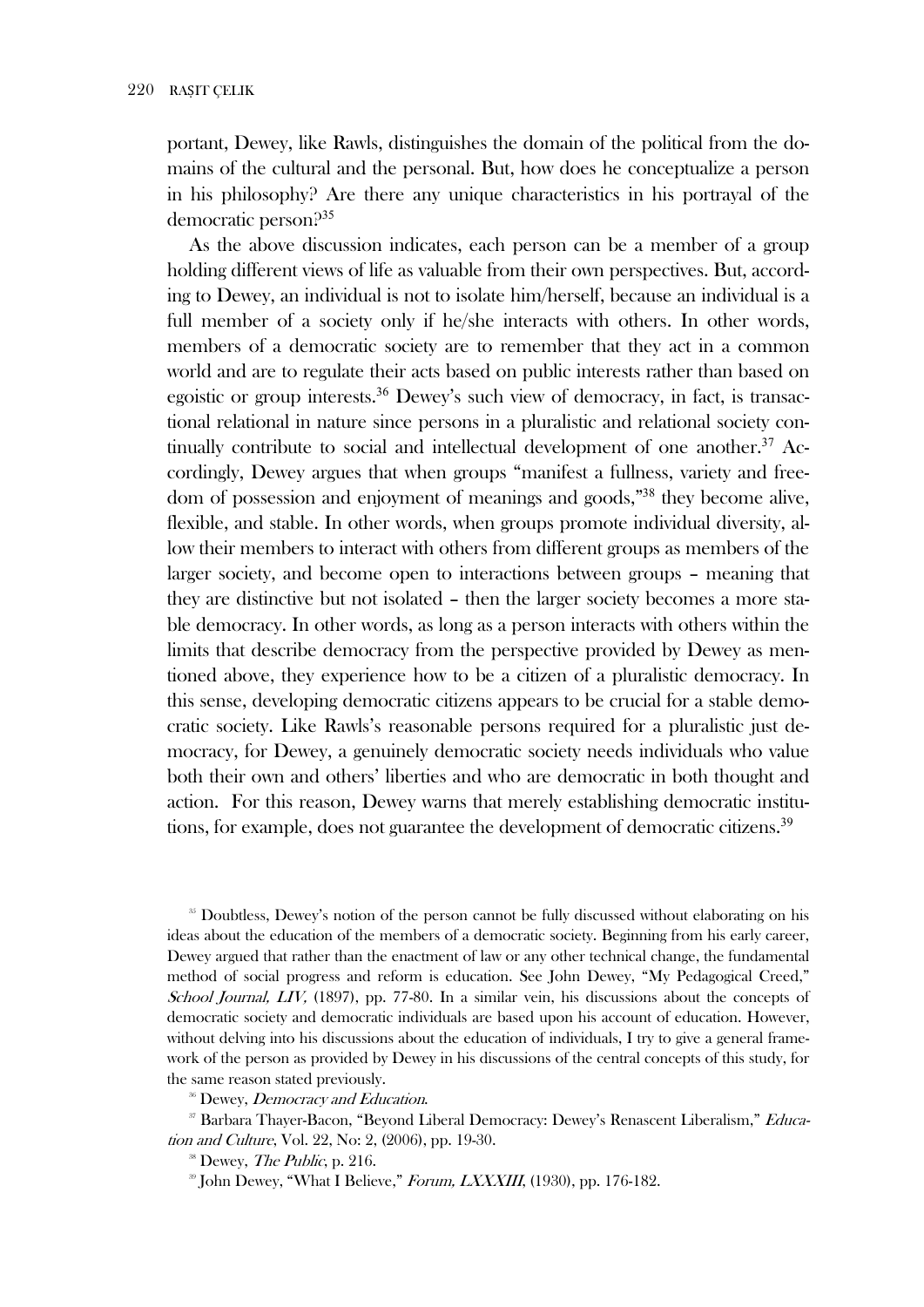Of course, to become democratic in both thought and action, a pluralistic society is to provide its members with certain essential rights. A society, for Dewey, is "undesirable" if it "sets up barriers to free intercourse and communication of experience"<sup>40</sup> that result from interactions between different groups, because Dewey conceives of race, class, and the like as barriers if they prevent individuals from experiencing free and full communication. In his criticism of Plato, Dewey argues that each person is to be seen as a unique individual, and the diversity of tendencies among them is to be recognized.<sup>41</sup> Subordination of individuality to some specific classification, in Dewey's view, cannot ensure the stability of a society. A stable democratic society, therefore, is to promote individual differences among the members of the society. Or, in Rawlsian terms, a democratic society is to promote individuals' moral powers, their capacities for a conception of the good.

For this reason, Dewey argues that persons are to encounter people from different backgrounds, including different social classes, races, jobs, cultures, and ethnic groups and to engage in democratic communications and interactions with them. In this way, individuals become aware of what is available for them to judge and choose among as they develop their own individualities. According to Dewey, to learn to be human is related to the development of one's sense of being an individually distinctive member of a society.<sup>42</sup>

But individual diversity or an individual's uniqueness comes not only from the individual's interactions between others, but also from his/her own reflections on his/her experiences. In this sense, Dewey argues that "the democratic idea of freedom is not the right of each individual to  $d\sigma$  as he pleases ... the basic freedom is that of freedom of mind and of whatever degree of freedom of action and experience is necessary to produce freedom of intelligence."43 In other words, individuals are to be free in not only being a member of a group, but also in developing and pursuing their own conceptions of a valuable life as they experience differences in their society through interacting with others who have differing conceptions of value. Accordingly, since individuals are to aim to resolve issues that result from interaction among them in a continuously planning democratic society, a person has an equal right to offer his/her contribution to the progress and stability of the society while considering the welfare of the all. But in doing all of these, as the above discussion indicates, individuals need to distinguish between the issues that are related to the domain of the political and issues that are related to the domains of the personal and the cultural.

<sup>&</sup>lt;sup>40</sup> Dewey, *Democracy and Education*, p. 76.  $41$  Ibid.

<sup>&</sup>lt;sup>42</sup> Dewey, *The Public*.<br><sup>43</sup> John Dewey, "Democracy and Educational Administration," in Jo A. Boydston, ed., *John* Dewey: The Later Works, 1925-1953, Vol. 11 (Carbondale and Edwardsville: Southern University Press, 1987/1937), p. 220, emphasis original.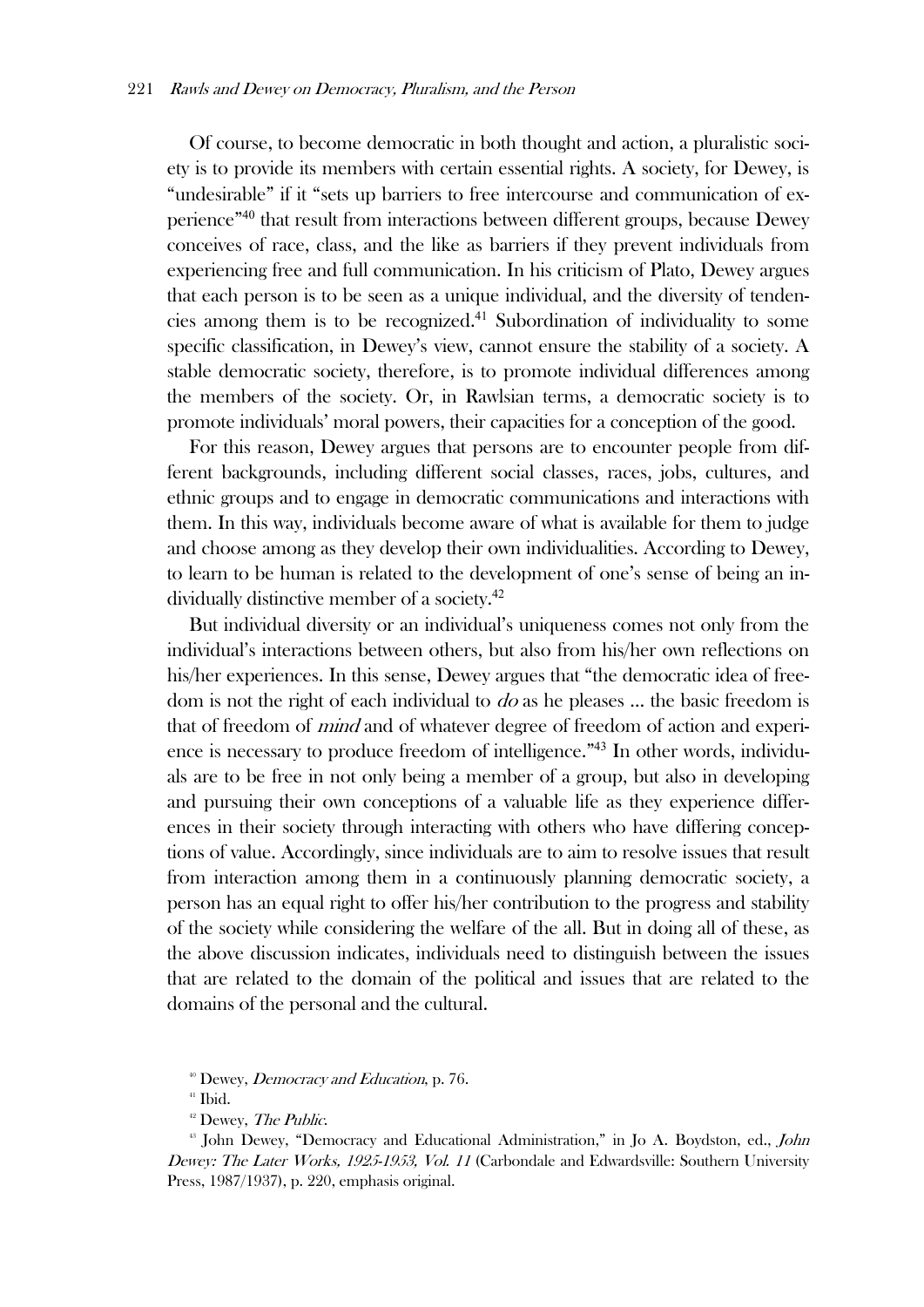In short, democratic individuals are required for a stable democratic society that is pluralistic in nature. In a democratic society, the purpose of all political and social institutions, in this sense, "is to set free and to develop the capacities of human individuals without respect to race, sex, class or economic status."<sup>44</sup> By democratic individuals, moreover, Dewey refers to persons who rely upon their intelligence based on their own experiences, who are free not only to be a member of a group but also to be a unique individual with his/her view of life, and who acknowledge not only their rights but also other persons' rights to participate in the progress of their society to become more stable and democratic. Therefore, the conception of a democratic person in Dewey's view can be characterized as a free, equal, and intelligent being, like Rawls's conception of a reasonable person. A stable democratic pluralistic society essentially relies upon such a concept of the person, as Dewey stresses:

Liberty to think, inquire, discuss, is central in the whole group of rights which are secured in theory to individuals in a democratic social organization. It is essential because the essence of the democratic principle is appeal to voluntary disposition instead of to force, to persuasion instead of coercion.<sup>45</sup>

#### 4. CONCLUDING REMARKS

In light of the above discussion, a general conclusion on the main question of this study may be drawn. In accordance with their own philosophical orientations, both Dewey and Rawls provide unique perspectives on the concepts elaborated in this study. However, a close look at the two philosophers' discussions about the concepts of democracy, pluralism, and the person may lead to a promising conclusion, bearing the idea of political liberalism in mind.

Considering the idea of a politically liberal society as framed by Rawls and the idea of democracy provided by Dewey, the following points signify a general perspective shared by the two. Both philosophers differentiate genuine democracy from merely procedural democracy. For Rawls, a constitutional democracy under an overlapping consensus focuses on basic rights and liberties within the limits of a political conception of justice, rather than the basic procedures of democratic government, such as electoral and legislative procedures. For Dewey, too, democracy is more than specific procedures of democratic government. Rather, he emphasizes the cooperative and communicative aspects of a democratically governed society, which leads citizens to consider existing problems and aim to arrive at the most satisfactory resolutions that ensure the welfare of each participant. In addi-

<sup>&</sup>lt;sup>44</sup> John Dewey, *Reconstruction in Philosophy* (Boston: Beacon Press, 1948), p. 186.

<sup>&</sup>lt;sup>45</sup> John Dewey, "Morals and the Political Order," in Jo A. Boydston, ed., John Dewey: The Later Works, 1925-1953, Vol. 7 (Carbondale and Edwardsville: Southern University Press, 1985/1932), p. 358.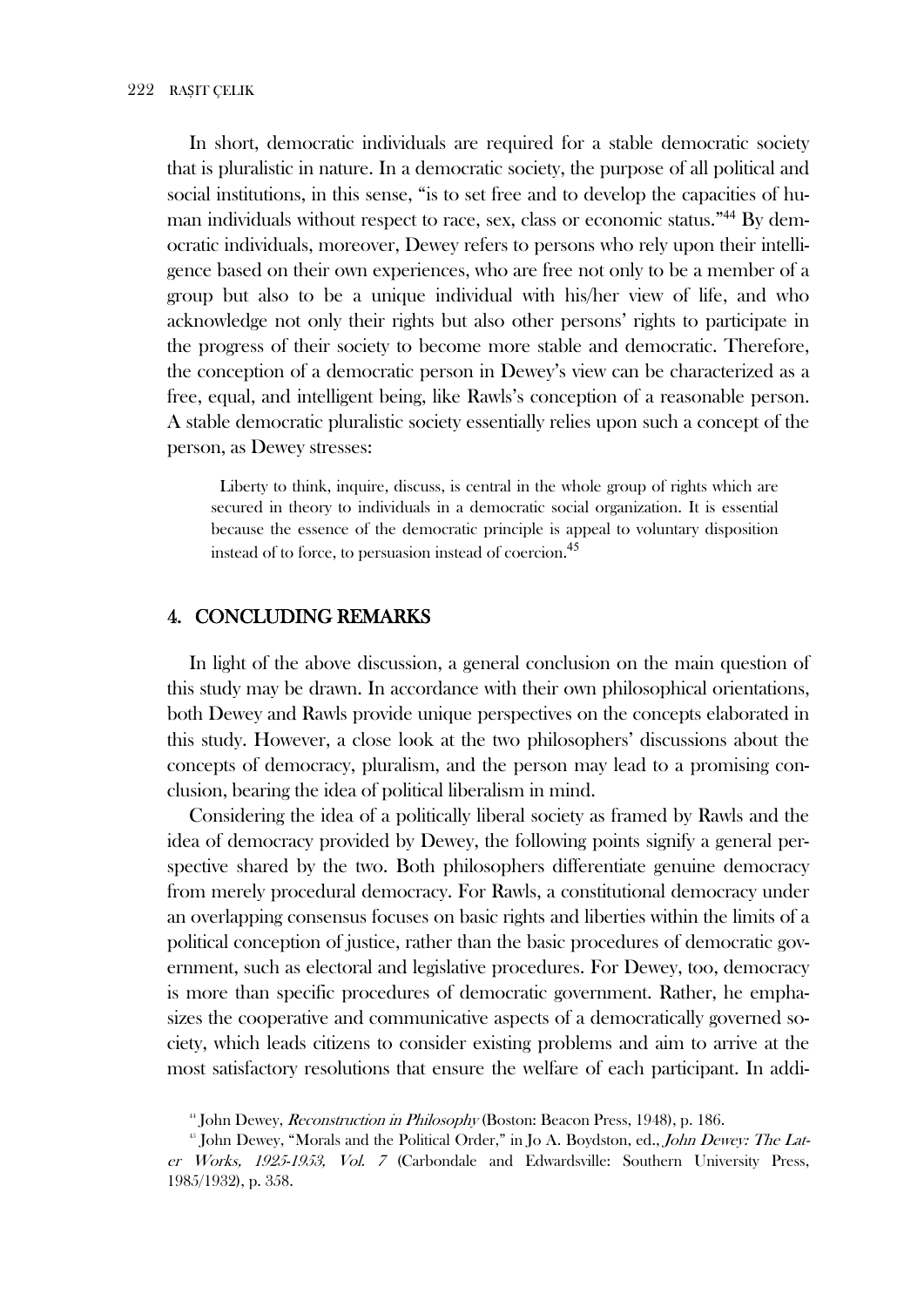tion, both conceive of a democratic society as subject to continuous reconstruction, rather than as a fixed or finalized structure based on specific democratic procedures. In this regard, Rawls's idea not only stresses free public reason but also emphasizes that different societies may have different political conceptions of justice arrived at in accordance with their own histories and experiences. Dewey stresses the idea very strongly that a genuine democratic society is in the neverending process of making. Moreover, perhaps most importantly, both Rawls and Dewey distinguish the domains of the political and the cultural from the domain of the personal in order to provide an idea of a stable democratic society.

Speaking of the stability and the domain of the political, the above discussion highlights that the plurality or variety of different views is essential for a stable democracy from both philosophers' perspectives. For Rawls, disagreements inevitably derive from the power and limits of human reason, what Rawls calls the burdens of judgment. Similarly, for Dewey, variety among individuals is inevitable and thus it inevitably leads them to disagreements that may create social issues. However, what makes such a pluralistic society a reasonable pluralism in Rawls's terms or a real democracy in Dewey's definition is the idea that all components of a pluralistic society are to recognize such inevitable diversity and aim to arrive at agreements through the participation of all while respecting others' personhood and rights. In this regard, Rawls argues that if a pluralistic society aims to operate in accordance with a single doctrine, then the society eventually becomes oppressive rather than democratic. Dewey's ideas signify in a similar vein that in a pluralistic society no one group or person is to isolate itself but is to participate in resolving social issues, and everyone is to acknowledge that no single group or doctrine should become dangerous to any other group or doctrine, meaning that a pluralistic society is to be governed not by a single group or doctrine but by a sense of cooperative participation in a continuously planning society that otherwise would become autocratic rather than democratic.

Within such an inevitably pluralistic structure, moreover, the concept of the person appears to be crucial for both philosophers' definition of a democratic society. Dewey argues for the recognition of persons' individual uniqueness, because he believes that diversity among individuals is an inevitable result of human nature and experience, which appears to be similar to what Rawls argues for the plurality of the conceptions of the good affirmed by individuals as a result of the burdens of judgment. The stability of a democratic society, in this regard, appears to be highly dependent upon the acknowledgment of the inevitable diversity of views on a worthwhile life, because such a democracy is sustainable only when persons recognize the need for respecting everyone's freedom and equality in such a pluralistic society. For this reason, persons, according to the both thinkers, are to interact with others holding different views and even conflicting views from their own. In this sense, both Rawls and Dewey argue that persons are to be free in develop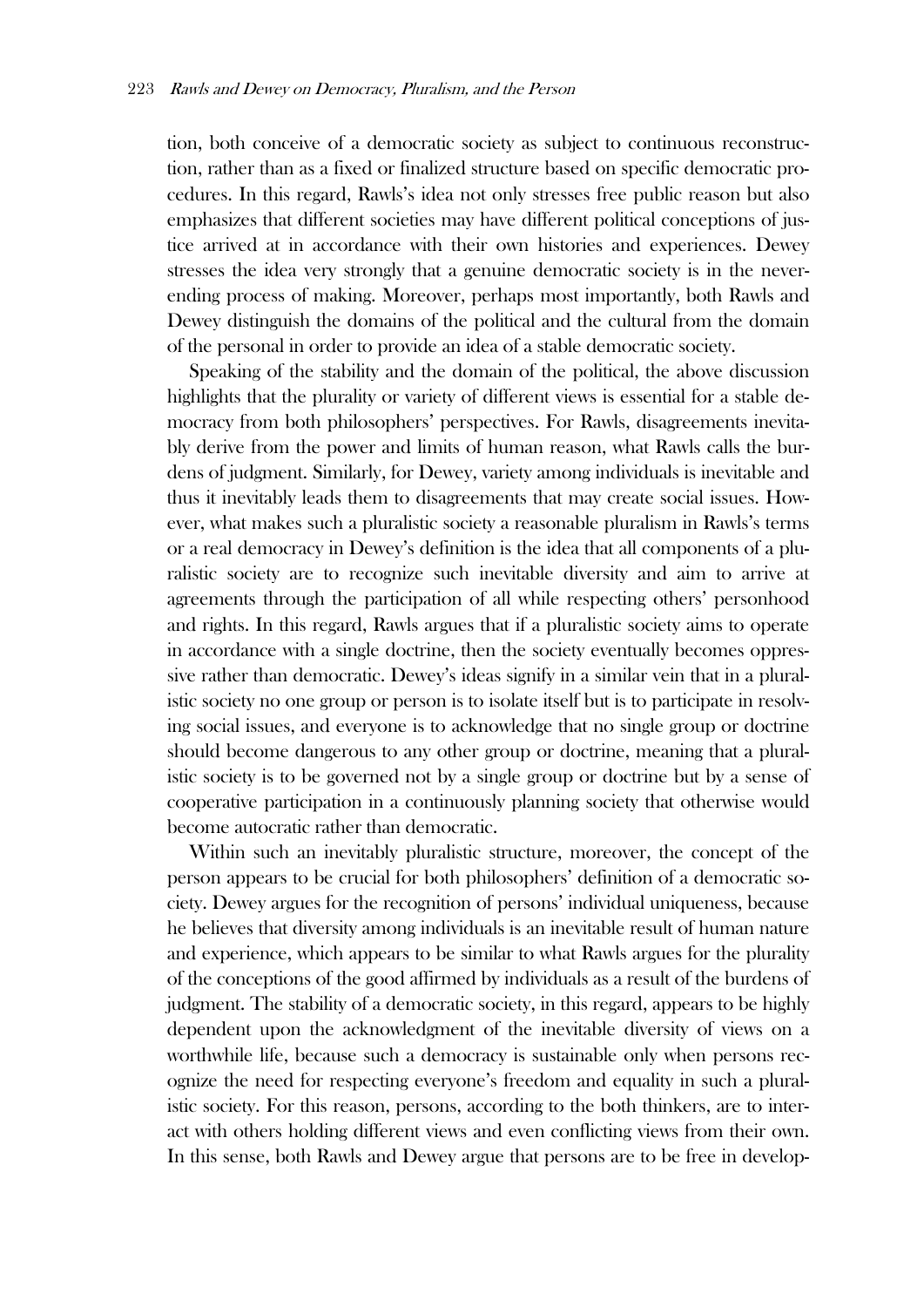ing and pursing their own views of life. Neither the groups to which persons belong nor the political structure of the society should restrict their freedom in this regard. A person who relies upon his/her own intelligence and who develops a unique but not isolated individual personality is what a genuine democratic pluralistic society needs from the perspective of Dewey. Similarly, for Rawls a person who conceives of him/herself as a self-authenticated source of valid claims with the two moral powers, namely the capacity for a conception of the good and a sense of justice, is the essential foundation of a stable pluralistic and just democratic society.

In conclusion, given the similar perspectives of both philosophers on the concepts of democracy, pluralism, and the person, it is plausible to argue that Rawls and Dewey can be reconciled within the limits of political liberalism. Of course, one cannot expect from the two to use exactly the same terms or to seek to justify the same philosophical perspective using the same arguments. But the above discussion signifies the possibility of reconsidering the two philosophers together in our attempts to respond to some existing problems. In this regard, by considering the idea of a democratic society in the never-ending process of making and planning, Dewey would allow us to reconsider what actually exists in terms of societal and political problems that result from the contemporary realities and what is available for us to respond to those problems. In fact, it would certainly contradict with the two thinkers' ideas if one maintains that the two would stand for a single and fixed perspective on the essential characteristics of democracy. In this sense, it appears to be reasonable to reconsider the ideas of Dewey and Rawls together on some contemporary philosophical matters, including educational, social, and political issues.

## **ACKNOWLEDGMENT**

This study has been funded by the Scientific and Technological Research Council of Turkey. The author would like to thank the Council. The author would also like to express his sincere thanks to Barry L. Bull for his invaluable support during the author's stay at Indiana University as a postdoctoral research scholar.